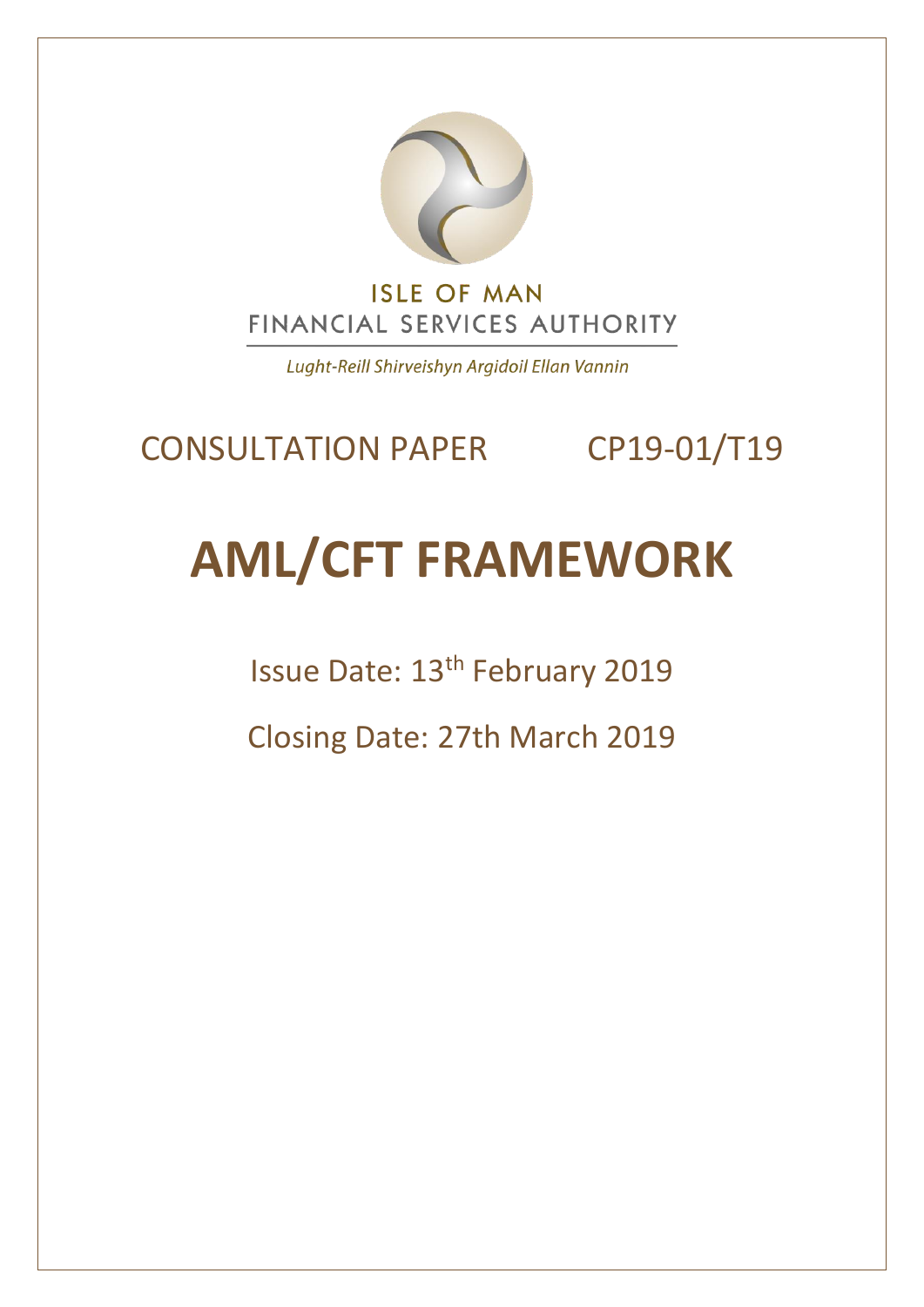### **CONSULTATION PAPER – CP19-01/T19**

This Consultation Paper is issued by the Isle of Man Financial Services Authority in conjunction with the Department of Home Affairs and the Isle of Man Treasury. The Isle of Man Financial Services Authority is the regulatory body for financial services in the Isle of Man, and the oversight body for Designated Non-Financial Businesses and Professions in relation to compliance with AML and CFT obligations.

The purpose of the consultation is to obtain views in relation to proposed changes to the Island's AML/CFT framework. The consultation is relevant to:

- All persons that are licensed, authorised or registered under the Financial Services Act 2008, Insurance Act 2008, Retirement Benefits Schemes Act 2000, Designated Businesses (Registration and Oversight) Act 2015 or that have responsibility for collective investment schemes under the Collective Investment Schemes Act 2008. It is also relevant to advisers to those persons, or potential applicants for permissions under these Acts or their advisers.
- The consultation is also relevant to a society registered as a credit union within the meaning of the Credit Unions Act 1993, a building society within the meaning of section 7 of the Industrial and Building Societies Act 1892, and, the Post Office in respect of certain activities.
- Schedule 4 to POCA includes a proposed new definition of "payroll agent" which may bring new businesses into the regulated sector. If you believe your business will be affected by this proposed change please contact the Authority.
- Additionally, the sections of the consultation regarding Schedule 4 to POCA are also relevant to all persons supervised in relation to AML/CFT by the Isle of Man Gambling Supervision Commission.

The closing date for comments is **27 March 2019**.

Please send comments in writing and preferably by email to:

## **Mrs Ashley Whyte Isle of Man Financial Services Authority** PO Box 58, Finch Hill House, Bucks Road, Douglas Isle of Man, IM99 1DT **Email:** aml@iomfsa.im **Telephone:** +44 (0) 1624 689377

#### *Confidentiality and Data Protection*

*The information you send may be published in full or in a summary of responses. All information in responses, including personal data, may be subject to publication or disclosure in accordance with the access to information regimes (these are primarily the Freedom of Information Act 2015 and the Data Protection Act 2018). If you want your response to remain confidential, you should explain why*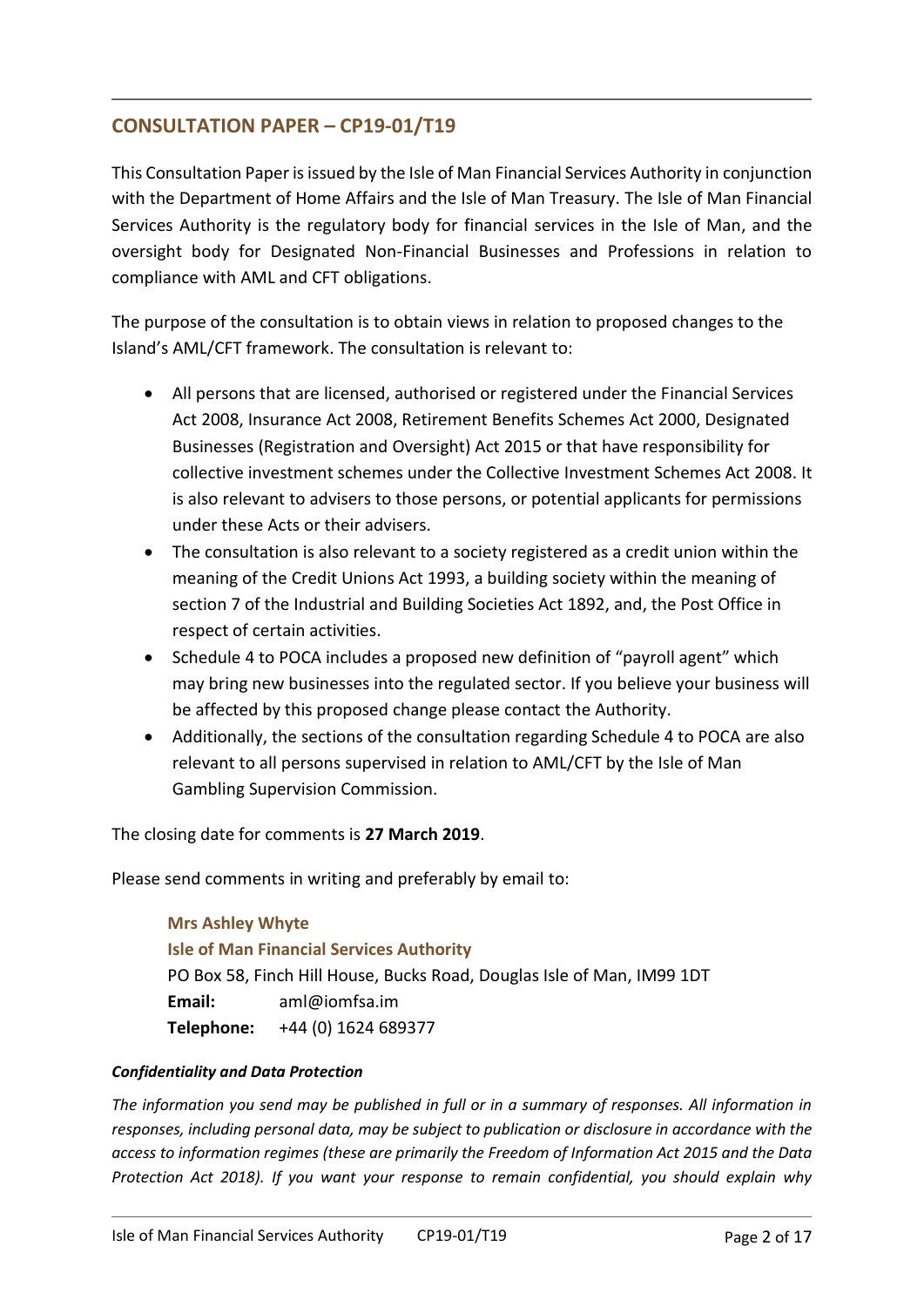*confidentiality is necessary. Your request will be acceded to only if it is appropriate in the circumstances. An automatic confidentiality disclaimer generated by your IT system will not, of itself, be regarded as binding. The Authority is registered with the Information Commissioner as a data controller under Isle of Man data protection legislation. It collects and processes personal data to carry out its functions under relevant legislation and may share personal data with other parties where there is a legal basis for doing so. Further information on how the Authority collects and processes personal data can be found in the Privacy Policy on the Authority's website: [https://www.iomfsa.im/terms](https://www.iomfsa.im/terms-conditions/privacy-policy/)[conditions/privacy-policy/.](https://www.iomfsa.im/terms-conditions/privacy-policy/)*

If you have a query in relation to how this consultation has been carried out, please contact the Authority's AML Team by email at [aml@iomfsa.im](mailto:aml@iomfsa.im) or by telephone on +44 (0) 1624 689377.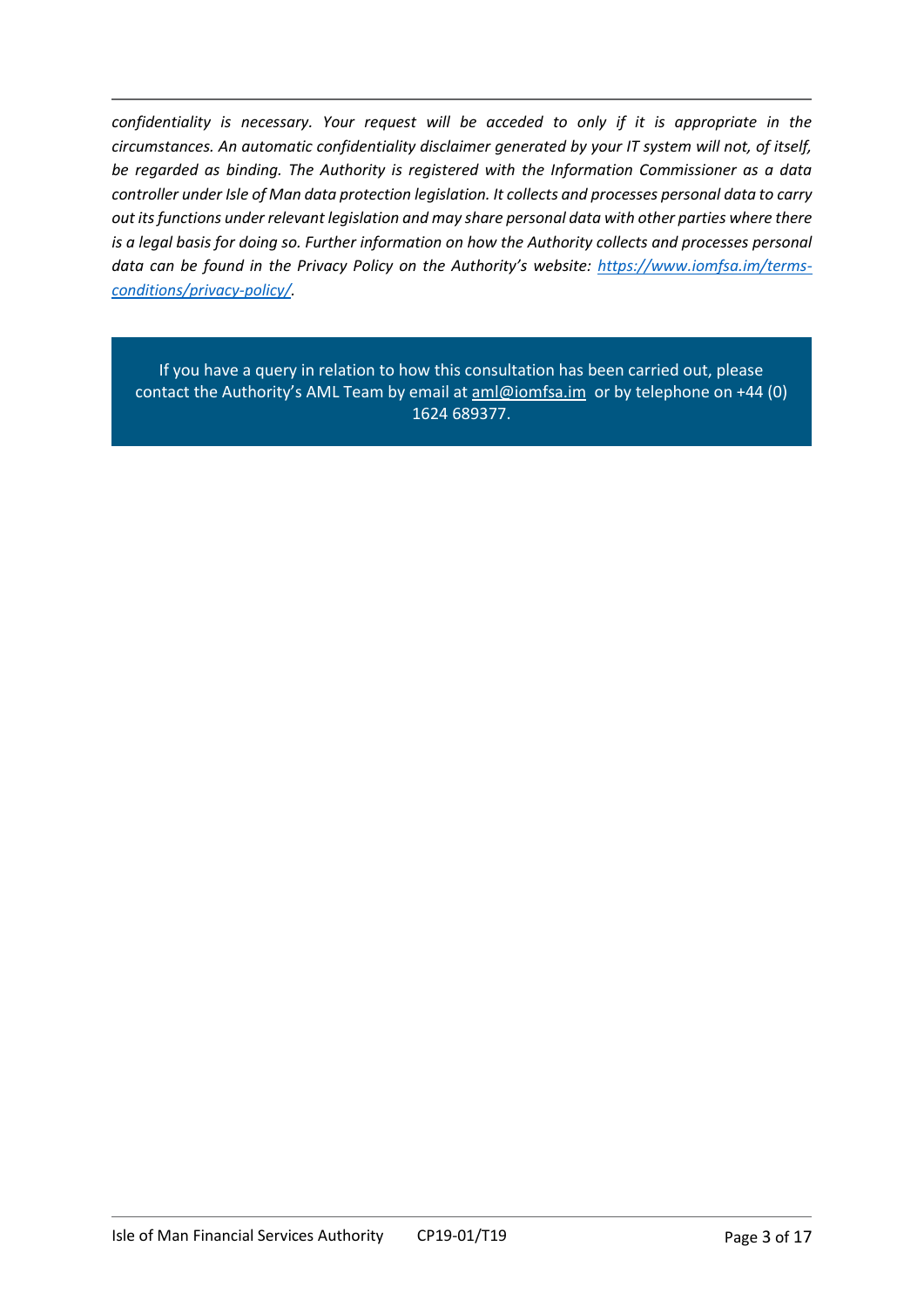#### **TABLE OF CONTENTS**

| <b>Section</b> | <b>Heading</b>                                                                                              | Page |
|----------------|-------------------------------------------------------------------------------------------------------------|------|
|                | Glossary                                                                                                    | 4    |
| 1              | <b>Executive summary</b>                                                                                    | 6    |
| 2              | Consultation process                                                                                        | 7    |
| 3              | Proposals                                                                                                   | 8    |
| 4              | Impact assessment                                                                                           | 13   |
| 5              | Questions                                                                                                   | 14   |
| 6              | Next steps                                                                                                  | 15   |
| Appendix A     | List of representative groups to which this Consultation<br>Paper has been sent                             | 16   |
| Appendix B     | Draft Anti-Money Laundering and Countering the Financing<br>of Terrorism Code 2019                          |      |
| Appendix C     | Draft section 157 of the Proceeds of Crime Act 2008                                                         |      |
| Appendix D     | Draft section 68 of the Terrorism and Other Crime (Financial<br>Restrictions) Act 2014                      |      |
| Appendix E     | Draft Anti-Money Laundering and Countering the Financing<br>of Terrorism (Civil Penalties) Regulations 2019 |      |
| Appendix F     | Draft schedule 4 to the Proceeds of Crime Act 2008                                                          |      |
| Appendix G     | Draft schedule 1 to the Designated Businesses (Registration<br>and Oversight) Act 2015                      |      |

## **GLOSSARY**

| Term                  | <b>Meaning in this document</b>                                                                                              |
|-----------------------|------------------------------------------------------------------------------------------------------------------------------|
| <b>AML</b>            | Anti-Money Laundering                                                                                                        |
| <b>Authority</b>      | Isle of Man Financial Services Authority                                                                                     |
| <b>CFT</b>            | Countering the Financing of Terrorism                                                                                        |
| <b>FATF</b>           | The Financial Action Taskforce                                                                                               |
| <b>Guidance Notes</b> | The Guidance Notes on Anti-Money Laundering and Preventing the<br>Financing of Terrorism - for Insurers (Long Term Business) |
| ML                    | Money Laundering                                                                                                             |
| <b>POCA</b>           | The Proceeds of Crime Act 2008                                                                                               |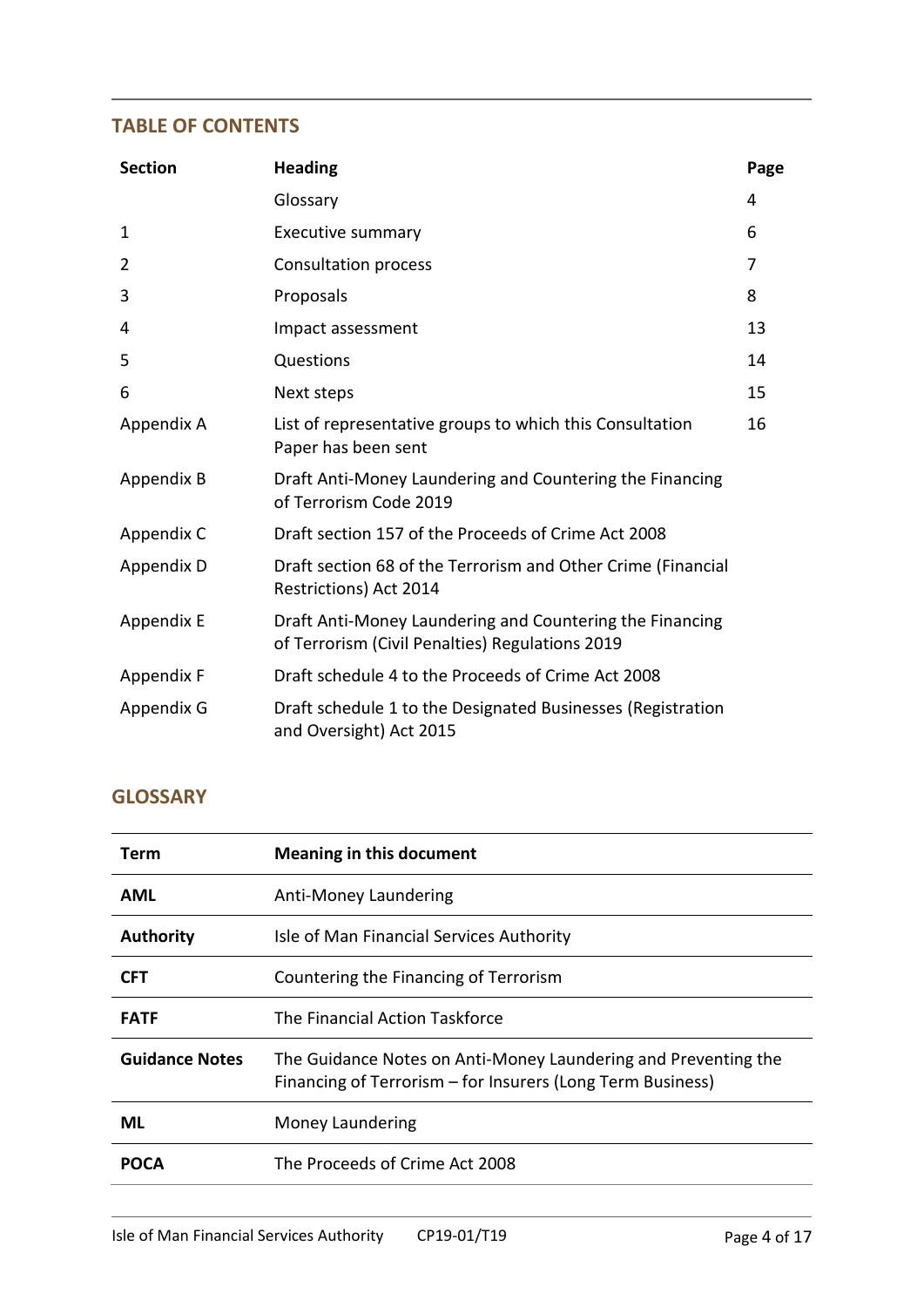| <b>Relevant person</b> | Means a person carrying on business in the regulated sector, which is<br>included in paragraphs $2(5)(a) - (v)$ of Schedule 4 to the Proceeds of<br>Crime Act 2008. |
|------------------------|---------------------------------------------------------------------------------------------------------------------------------------------------------------------|
| ΤF                     | <b>Terrorist Financing</b>                                                                                                                                          |
| The 2015 Code          | The Anti-Money Laundering and Countering the Financing of<br>Terrorism Code 2015 (as amended 2018)                                                                  |
| The 2019 Code          | The Anti-Money Laundering and Countering the Financing of<br>Terrorism Code 2019                                                                                    |
| TOCFR                  | Terrorism and Other Financial Crime (Financial Restrictions) Act 2014                                                                                               |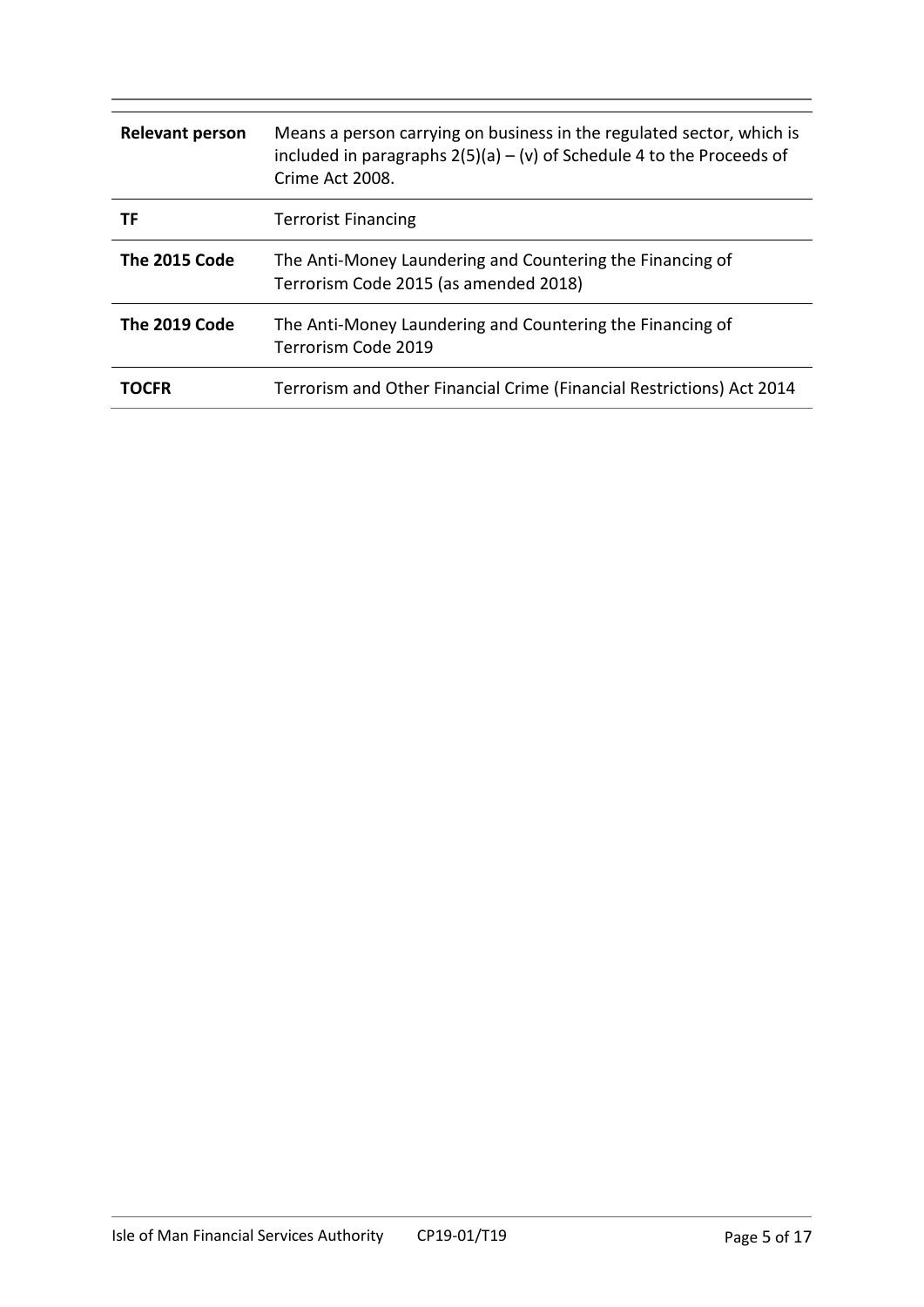#### **1 EXECUTIVE SUMMARY**

#### **1.1 Overview**

The Authority has been undertaking a comprehensive project to update the Isle of Man's current AML/CFT framework. This proposed update encompasses remediation action identified by MONEYVAL in their evaluation of the island, and also amendments identified by the Authority's officers over time through supervisory activities and discussions with relevant persons. This update will also include the AML/CFT framework currently applicable to insurers, which was last updated in 2008. This review presents the opportunity to harmonise where possible and update the framework for all sectors.

Additionally, it is proposed that the areas of the 2015 Code which deal with the Specified Non-Profit Organisation sector and the Gambling sector are removed from the 2019 Code. It is proposed that separate AML/CFT Codes are developed for these sectors. These proposed new Codes are considered in separate consultations. These separate Codes will mirror the 2019 Code where deemed appropriate.

Prior to this consultation being issued a number of meetings between the Authority and representatives from the affected sectors have taken place; general feedback has been provided to representatives following these meetings.

The updated framework needs to be in force by July 2019 in order to coincide with the Island's next follow up report to MONEYVAL and its consideration at their plenary scheduled for July 2019.

The legislative ownership of the documents being consulted on belongs to either the Isle of Man Department of Home Affairs or Isle of Man Treasury; however, work regarding updates to this legislation has been delegated to the Authority. The different legislative ownership of documents will be noted throughout this paper.

#### **1.2 What is the purpose of this Consultation Paper?**

The purpose of this consultation paper is to obtain feedback on the proposed update to the Island's AML/CFT framework. The documents included in this consultation are:

- the Anti-Money Laundering and Countering the Financing of Terrorism Code 2019 (Department of Home Affairs legislation);
- section 157 of the Proceeds of Crime Act 2008 and section 68 of Terrorism and Other Crime (Financial Restrictions) Act 2014 (Department of Home Affairs legislation);
- the Anti-Money Laundering and Countering the Financing of Terrorism (Civil Penalties) Regulations 2019 (Isle of Man Treasury legislation);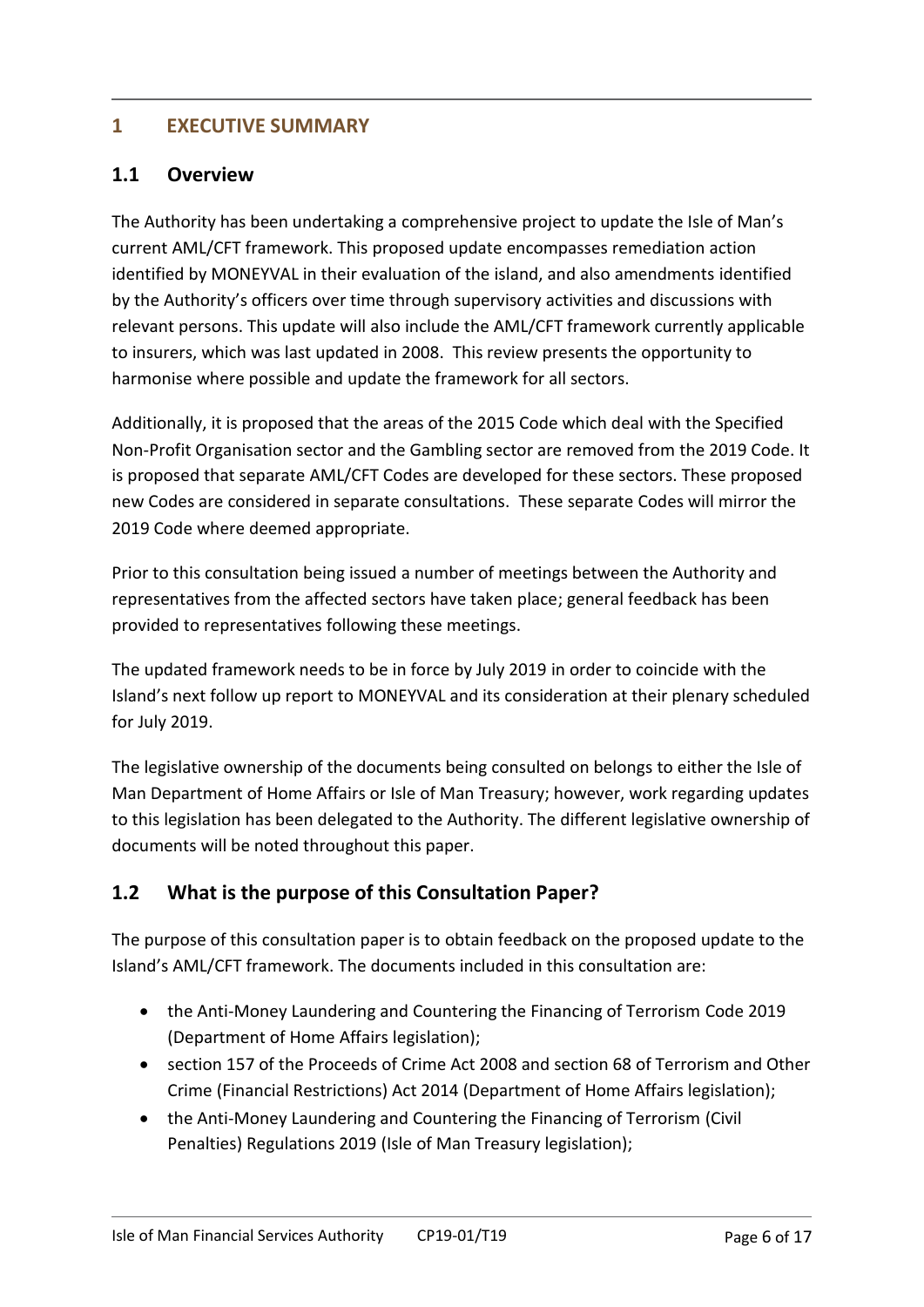- Schedule 4 to the Proceeds of Crime Act 2008 (Department of Home Affairs legislation); and
- Schedule 1 to the Designated Businesses (Registration and Oversight) Act 2015 (Isle of Man Treasury legislation).

## **1.3 Who may be affected by this Consultation Paper?**

The consultation is relevant to:

- All persons that are licensed, authorised or registered under the Financial Services Act 2008, Insurance Act 2008, Retirement Benefits Schemes Act 2000, Designated Businesses (Registration and Oversight) Act 2015 or that have responsibility for collective investment schemes under the CIS08. It is also relevant to advisers to those persons, or potential applicants for those permissions or their advisers.
- The consultation is also relevant to a society registered as a credit union within the meaning of the Credit Unions Act 1993, a building society within the meaning of section 7 of the Industrial and Building Societies Act 1892, and the Post Office in respect of certain activities.
- Schedule 4 to POCA includes a proposed new definition of "payroll agent" which may bring new businesses into the regulated sector. If you believe your business will be affected by this proposed change please contact the Authority.
- Additionally, the sections of the consultation regarding Schedule 4 to POCA is relevant to all persons supervised in relation to AML/CFT by the Isle of Man Gambling Supervision Commission

## **2 CONSULTATION PROCESS**

#### **2.1 The Authority's regulatory objectives**

The Authority's regulatory objectives are set out in section 2(2) of the Financial Services Act  $2008$  as  $-$ 

- (a) securing an appropriate degree of protection for policyholders, members of retirement benefits schemes and the customers of persons carrying on a regulated activity;
- (b) the reduction of financial crime; and
- (c) the maintenance of confidence in the Island's financial services, insurance and pensions industries through effective regulation, thereby supporting the Island's economy and its development as an international financial centre.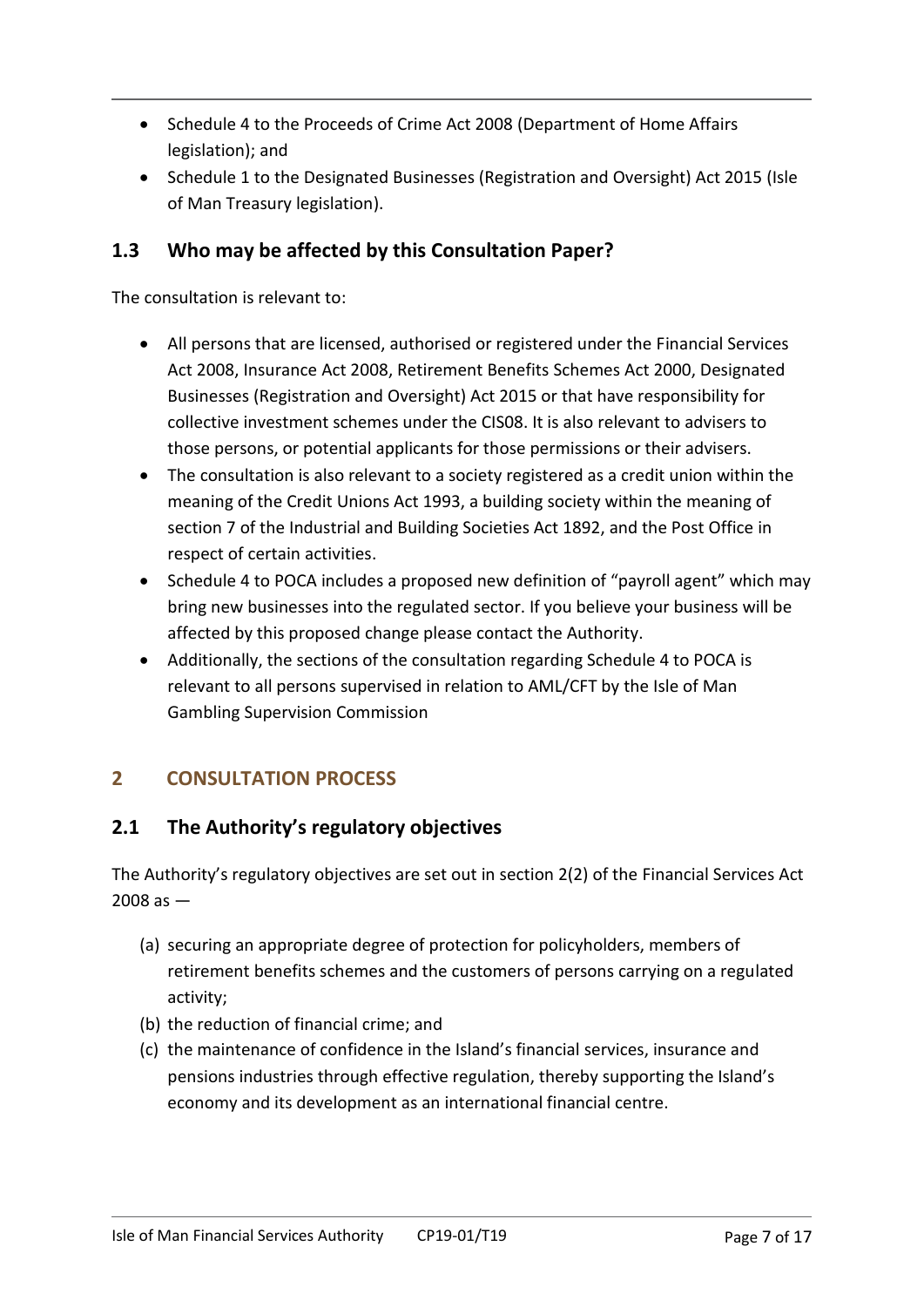## **2.2 Responding to the Consultation Paper**

Open dialogue with stakeholders is an essential element for successful development of the Authority's proposals and constructive feedback will help the Authority reach an informed decision on the content of the proposals and manner of implementation.

As responses to the consultation may be subject to publication or disclosure in accordance with access to information regimes, respondents should state if they wish their response to remain confidential and, if so, the reasons for this.

Submissions received by the closing date of the consultation will be considered but may not necessarily result in a change to the proposals following a review of all responses received.

Professional bodies, trade associations and other representative groups are asked to provide a summary of the people and organisations that they represent when responding to a consultation as well as the methodology used to gain members' input.

The Authority requests that submissions are not made anonymously as they will not be considered or included in the Consultation Response.

This Consultation Paper has been published on the Authority's website and the Isle of Man Government's Consultation Hub<sup>1</sup>. A list of specific representative groups to which this Consultation Paper has been sent is shown in Appendix A.

Prior to this consultation document being issued the Authority has undertaken preconsultation engagement with representatives from affected sectors. This engagement primarily took the form of a number of meetings, beginning in July 2018.

## **3 PROPOSALS**

## **3.1 The Anti-Money Laundering and Countering the Financing of Terrorism Code 2019 (DHA legislation) (Appendix B)**

It is proposed that the 2015 Code is revoked and replaced with the 2019 Code in order to address remediation actions MONEYVAL in their evaluation of the island, and also to make amendments identified by the Authority's officers over time through supervisory experience and discussions with relevant persons. This includes bringing some provisions into the Code for the insurance sector which are currently contained in the Insurance (AML) Regulations into the Code. It is also proposed to extend the range of sanctions in relation non-

1

<sup>1</sup> <https://consult.gov.im/>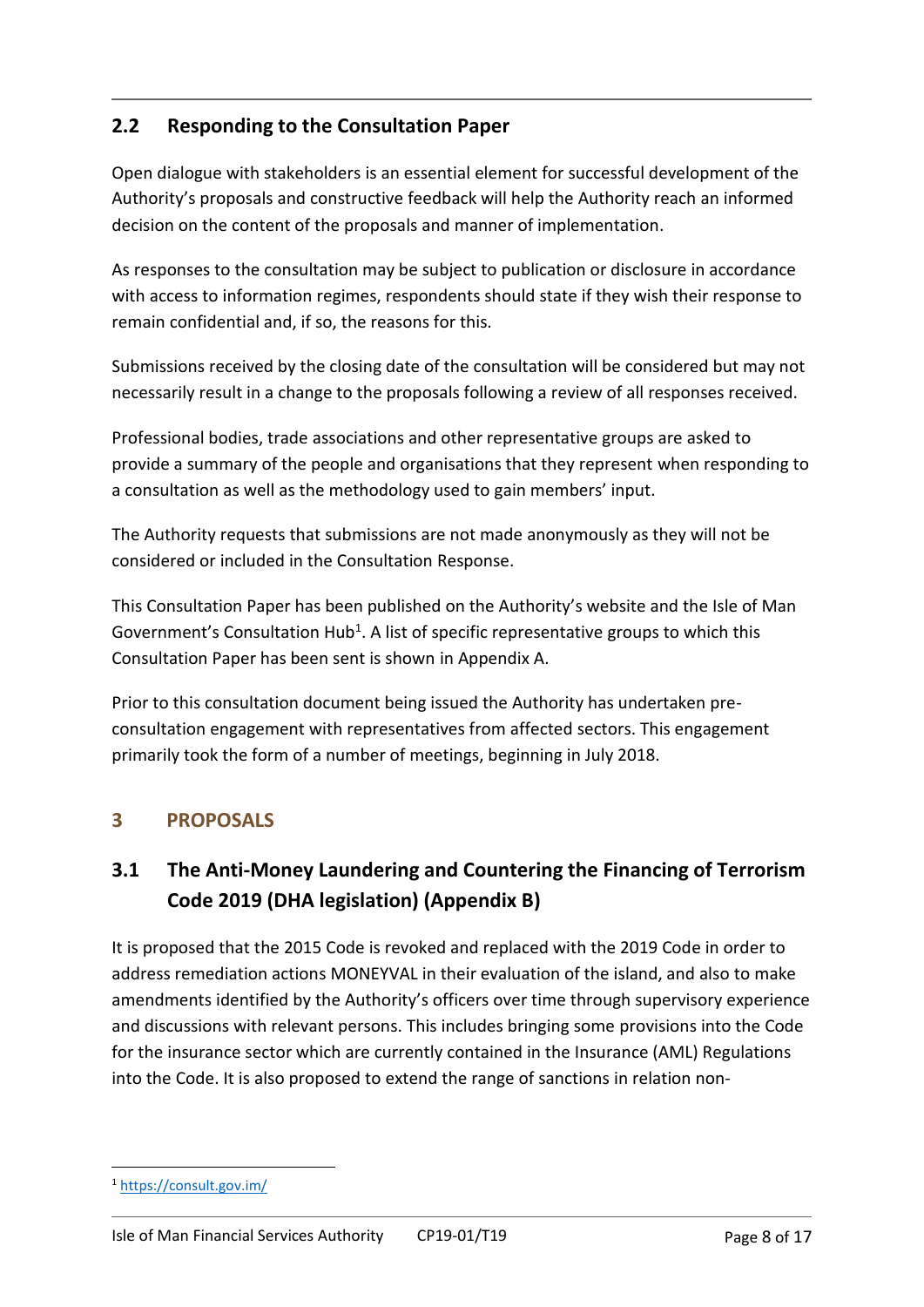compliance with the Code by the introduction of civil penalties, currently the only option is for criminal sanctions.

There are a number of proposed changes to definitions and wording within the 2019 Code, in order to provide greater clarity and bring matters up to date. Matters relating to specified non-profit organisations and gambling activity will be removed into discrete AML/CFT Codes, which are being consulted on separately.

The proposed changes throughout the 2019 Code will result in changes to paragraph numbers from the 2015 Code and some amendments to the order of provisions.

Some of the key changes proposed within the 2019 Code are detailed below (listed in the order they appear in the 2019 Code).

- Verification of customers throughout the 2019 Code the requirement regarding verification of the customer will be widened from 'the verification of identity of the customer using reliable, independent source documents' to 'the verification of the identity of the customer using reliable, independent source documents, data or information'. This revised wording is in line with FATF standards (the FATF recommendations and methodology).
- Source of funds and source of wealth definitions will be added to the 2019 Code clarifying these terms in line with international standards. In summary, source of funds means the origin of the particular funds or other assets involved in a business relationship or occasional transaction and source of wealth means the origin of a customer's entire body of wealth. Where source of funds and source of wealth are required the 2019 Code states that a relevant person must "take reasonable measures to establish" these. This allows for a risk based approach to be taken. Detailed guidance in this area will be provided in the AML/CFT Handbook.
- Registration on Themis a requirement will be added for relevant persons to register on the designated reporting platform (which is currently Themis) in relation to external disclosures (this is already a requirement in the Financial Intelligence Unit Act 2016).
- Technology risk assessment the 2015 Code includes the requirement to undertake a risk assessment of any technological developments, it is proposed that this requirement is widened to undertake and regularly review an assessment of any technology employed by a firm, including new or developing technologies.
- Introduced business amendments are proposed in relation to adding requirements to ensure the customer is met by the relevant person or introducer (in certain cases) where two third parties have been involved in the introduction process and the third party who has met the customer is not a trusted person as defined by the 2019 Code.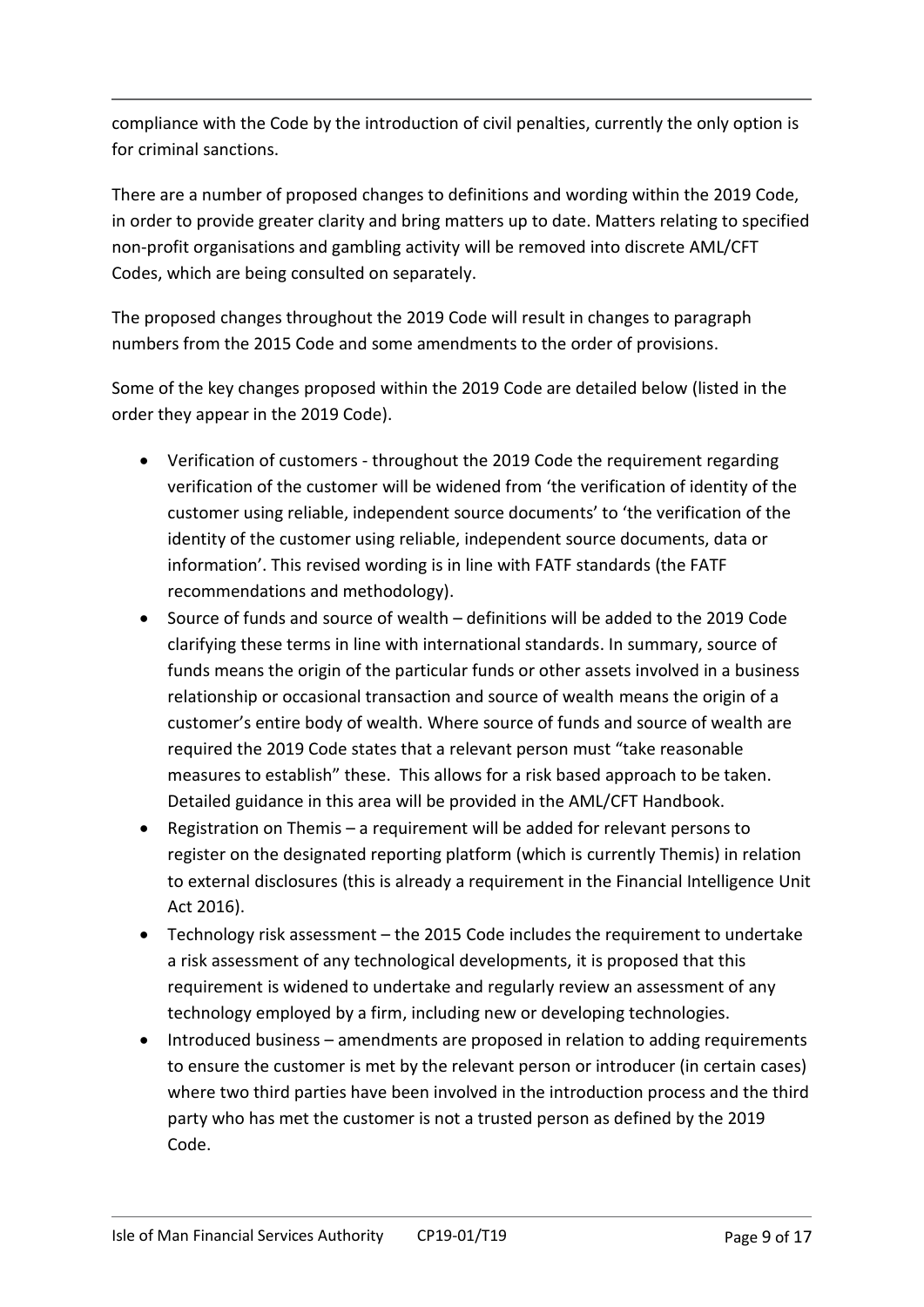- **Beneficial ownership and control a number of amendments are proposed to** requirements regarding the identification and verification of beneficial owners and controllers of customers, including the requirements in respect of natural and legal persons.
- Acceptable applicants this section will be amended to make it clearer that it only applies where a customer is acting on their own behalf.
- Generic designated business this section will be amended to clarify the circumstances in which this concession may be used.
- Transfer of a block of business the requirements regarding the transfer of a block of business will be moved into their own standalone paragraph to provide added clarity.
- $\bullet$  Section 24 of the Financial Intelligence Unit Act 2016 a reference will be added in the 2019 Code to section 24 of the Financial Intelligence Unit Act 2016, and a requirement to keep a register of any disclosures under this section will also be added.
- Compliance report to the board a requirement for a report to the board of directors (if applicable) of a relevant person to be made at least annually regarding AML/CFT matters and testing of AML/CFT procedures within the relevant is proposed.
- Monitoring and testing compliance a requirement will be added for a relevant person to ensure that there is a suitable person at management level to exercise the functions regarding monitoring and testing compliance with the provisions of the 2019 Code.
- Staff training a requirement will be added for records of staff training to be maintained, and for training to be carried out to make staff aware of significant changes to AML/CFT legislation and internal AML/CFT policies and procedures.
- Responding to customer due diligence requests requirements will be added regarding disclosure of information by trustees upon request by a competent authority, a Designated Non-Financial Business or Profession or certain regulated persons as defined by the 2019 Code if certain conditions are met.
- Acting on Behalf Of concession following the changes introduced by the Anti-Money Laundering and Countering the Financing of Terrorism (Amendment) Code 2018, and the accompanying changes to guidance in this area published in November 2018, there are no further changes proposed at this time. FATF have recently published Risk Based Approach Guidance for the Securities Sector [\(http://www.fatf-gafi.org/publications/fatfrecommendations/documents/rba](http://www.fatf-gafi.org/publications/fatfrecommendations/documents/rba-securities-sector.html)[securities-sector.html\)](http://www.fatf-gafi.org/publications/fatfrecommendations/documents/rba-securities-sector.html) which will be of interest to industry. The Authority continues to research the position and is monitoring discussions at FATF regarding subsequent changes to any of the FATF recommendations as a result of this paper. The Authority will continue keep in contact with industry regarding this matter.
- List C this list will be updated in due course.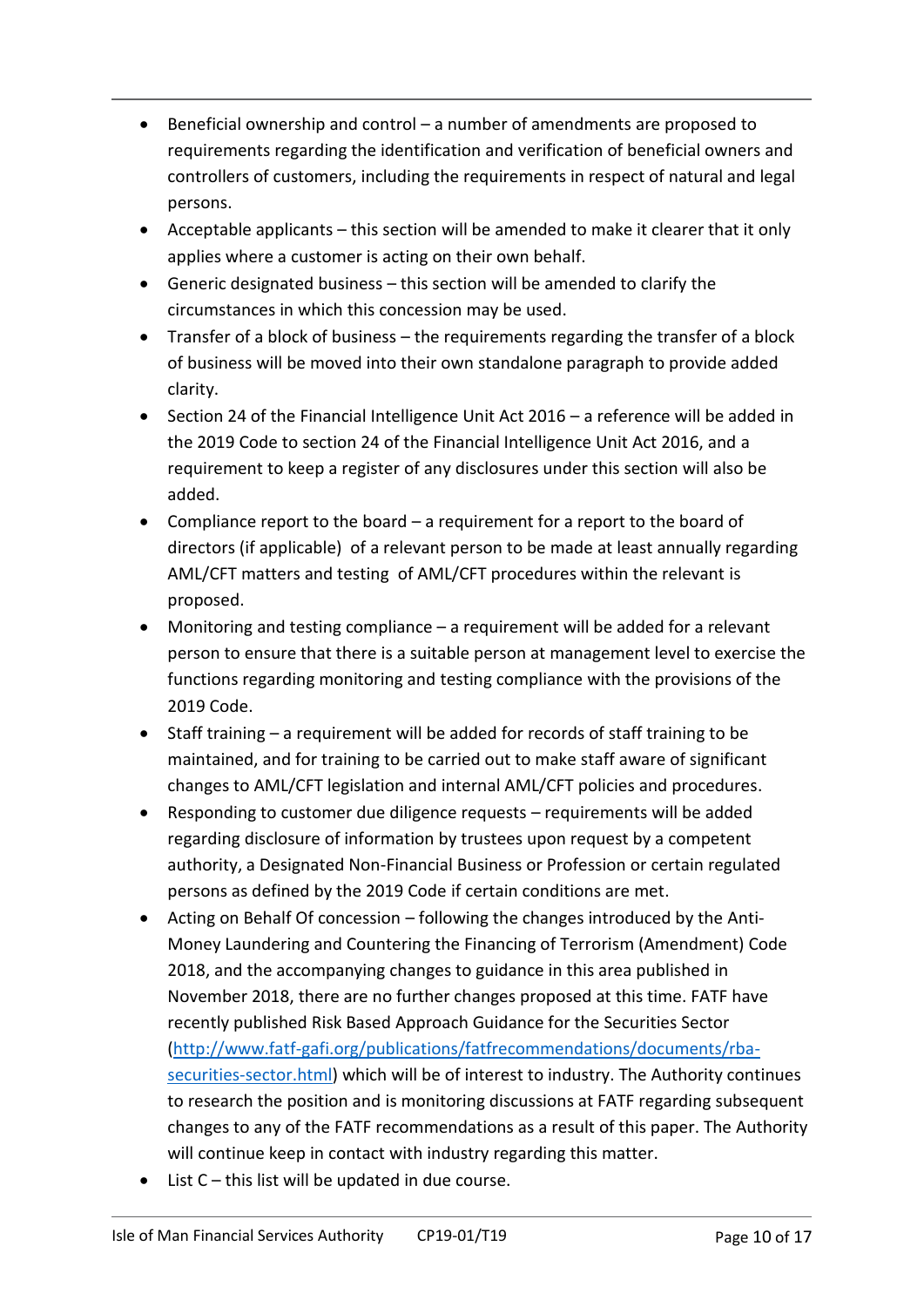In due course the AML/CFT Handbook will be updated to give guidance on the requirements of the 2019 Code. Sector specific guidance will also be updated and, where required, drafted. The sector specific guidance which will be developed in conjunction with appropriate stakeholders.

#### **3.1. 1. Insurance AML regulations and guidance**

The insurance AML regulations were written in 2008 and included additional requirements for insurers that were not present in the AML/CFT Code in place at that time. The insurance AML regulations have been compared against the 2015 Code in order to identify any differences. It is proposed that, where necessary, areas from the insurance AML regulations will be added to the 2019 Code, therefore eliminating the need for the insurance AML regulations. It is proposed that the insurance AML regulations are now repealed in order to streamline the framework.

Insurers must currently comply with the binding Guidance Notes on Anti-Money Laundering and Preventing the Financing of Terrorism, in conjunction with the aforementioned insurance AML regulations and the AML/CFT Code. The Guidance Notes have been reviewed against the 2015 Code and the AML/CFT Handbook in order to identify any differences. It is proposed that any requirements which need to remain mandatory will be included in the 2019 Code to ensure that appropriate sanctions can be applied where non-compliance is identified. The areas proposed to be added to the 2019 Code are:

- Specific requirements for Money Laundering Reporting Officers of insurers, registered insurance managers, and insurance intermediaries;
- A specific definition of customer in relation to insurers; and
- Specific requirements in relation to beneficial ownership and control in relation to a customer of a life assurance firm.

It is proposed the Guidance Notes will be repealed and the sector will begin to use the AML/CFT Handbook and sector specific guidance which will be developed for the sector in conjunction with appropriate stakeholders.

## **3.2 AML/CFT Civil Penalties**

**3.2.1 Section 157 of POCA (Proceeds of Crime Act (Compliance with International Standards) Order 2019) and section 68 of TOCFR (Terrorism and Other Crime (Financial Restrictions Act (section 69A) Order 2019) (Department of Home Affairs legislation) (Appendices C and D)**

It is proposed that Section 157 of POCA and section 68 of TOCFR will be amended to allow for civil penalties regulations to be drafted, allowing civil penalties to be included as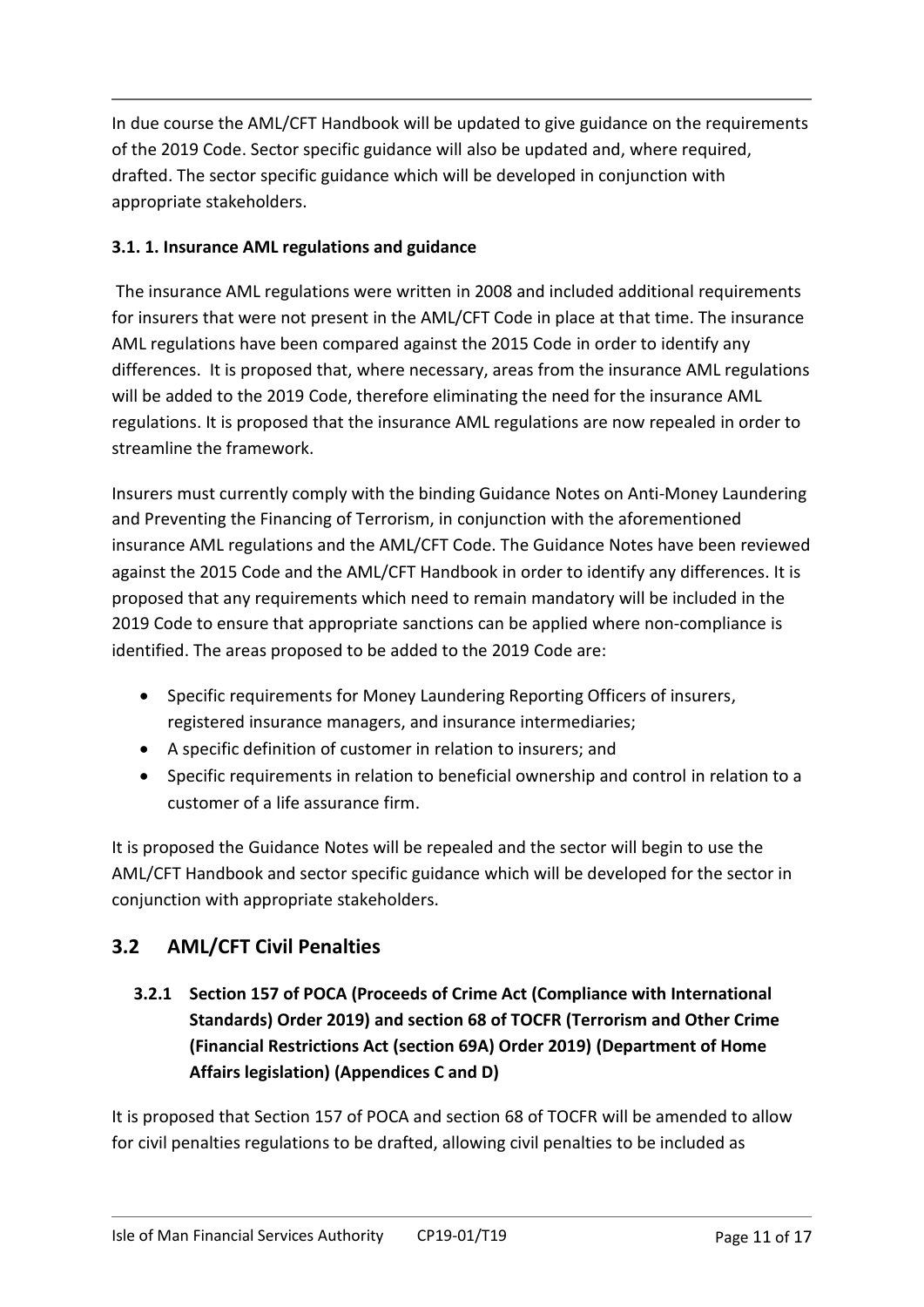sanctions for non-compliance with the 2019 Code (the 2015 Code only contains criminal sanctions).

## **3.2.2 Anti-Money Laundering and Countering the Financing of Terrorism (Civil Penalties) Regulations 2019 (Treasury legislation) (Appendix E)**

It is proposed that regulations will be drafted under section 157 of POCA and section 68 of TOCFR. These Regulations have been drafted to mirror the Financial Services (Civil Penalties) Regulations 2015, where appropriate, and are in relation to imposing a civil penalty where there is a contravention of the 2019 Code.

The Regulations will introduce two levels of civil penalties. Level 1 penalties will be applied when there has been a contravention of the Code and there will be a set penalty of  $E50<sup>2</sup>$  per contravention. Level 2 penalties, which will be up to 8% of the relevant person's income, will be applied where there have been serious contraventions of the Code and certain factors are present, including; whether or not the contravention was brought to the Authority's attention, whether the contravention was incurred deliberately, or whether the contravention is attributable to serious deficiencies in the relevant person's systems and controls or senior management.

The proposed regulations set out the requirement for the Authority to provide written notice regarding any decision to issue a penalty, these notices may be published. The provision for appealing any decision to impose a civil penalty through the Financial Services Tribunal will be introduced into section 157 of POCA and section 68 of TOCFR, as well as the ability to publish information relating to the imposition of a civil penalty.

A guidance document, to provide clarity in relation to circumstances in which civil penalties may be issued, will be developed and published by the Authority in due course.

## **3.3 Schedule 4 to the Proceeds of Crime Act 2008 (Proceeds of Crime Act (Business in the Regulated Sector) Order 2019) (Department of Home Affairs legislation) (Appendix F)**

Schedule 4 of POCA sets out the businesses which are deemed to be business in the regulated sector and therefore are subject to AML/CFT requirements. It is proposed that schedule 4 to POCA will be amended in order to streamline it, increase usability, and, provide greater clarity regarding what businesses are deemed to be within the regulated sector. This includes removing any redundant entries and repetition, and ordering the definitions in a more user friendly way. As the changes to the AML/CFT framework

<sup>1</sup> <sup>2</sup> Level 1 penalties refer to any breach of the Code in relation to any clients. For example, if a relevant person had not conducted risk assessments for 100 clients, the penalty would be £50 x 100 (£5,000) as this would be 100 contraventions of the Code.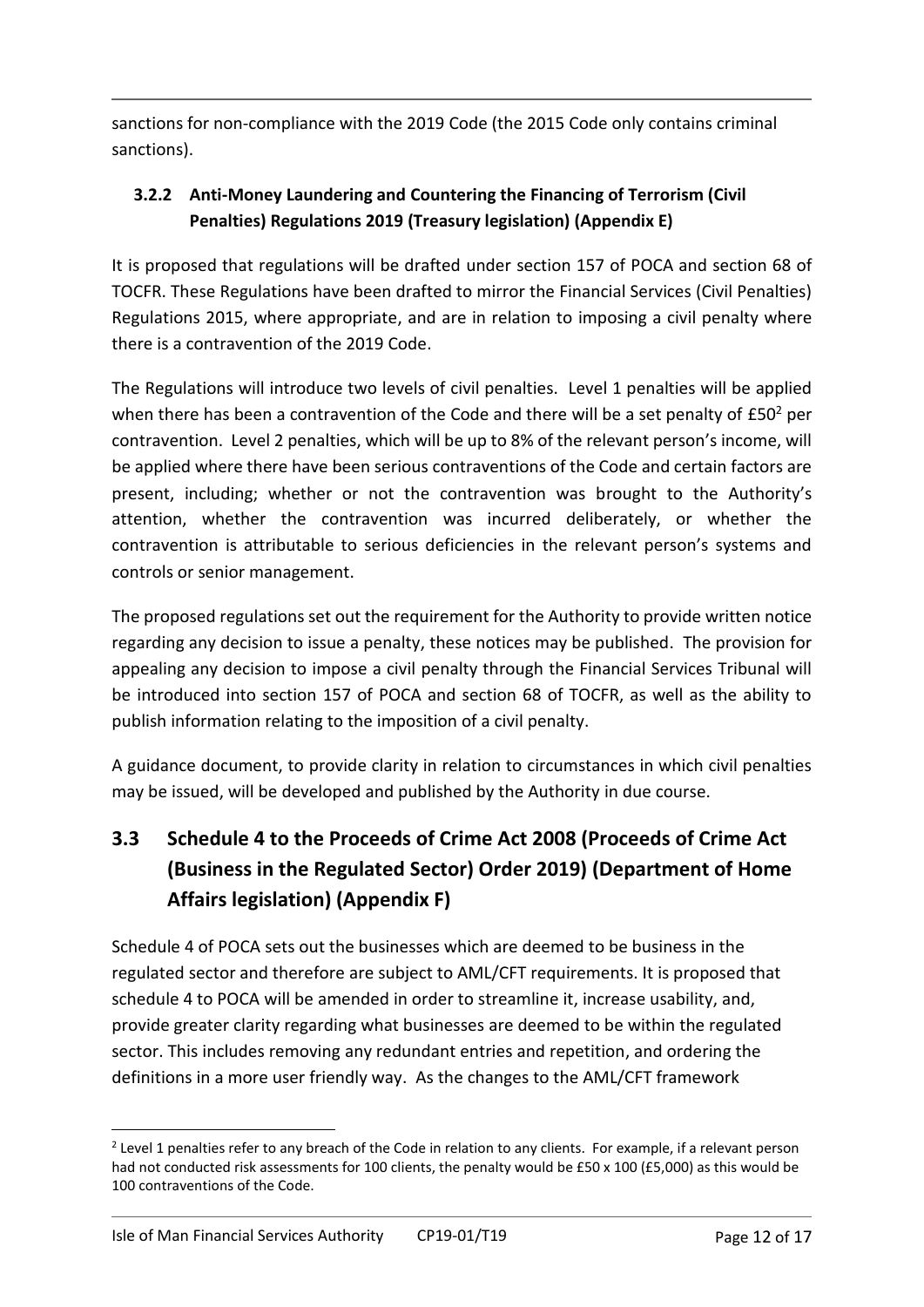proposed in this consultation will result in three separate Codes in relation to AML/CFT, Schedule 4 to POCA will also be amended to clarify which activities are subject to which Code.

There will be changes to terminology of a number of the definitions and some more substantial changes to address identified scope gaps; these definitions are:

- Estate agent –this definition will be amended to provide clarity that the arranging of sale and letting of land is caught;
- External Accountant this will be amended to include the provision of insolvency services;
- Payroll Agent this definition will be amended to include where a payroll agent is acting as an individual's employer but the work is being carried out outside of the Island, the work being undertaken is not directly for the employer (payroll agent) and the work is not the principal trade of business of the employer (payroll agent). This could bring more payroll businesses into the regulated sector;
- Specified non-profit organisation this definition will be amended so in order to be caught an organisation needs to remit at least £2,000 to a higher risk jurisdiction (previously 30% of income of over £5,000) and the decision of where to remit funds is made on the Island; and
- In relation to the business of providing online gambling within the meaning of section 1 of The Online Gambling Regulation Act 2001 an amendment will take place to exempt entities where the business is carried out by means of a software supplier licence or a token-based software supplier licence.

## **3.4 Schedule 1 to the Designated Businesses (Registration and Oversight Act) 2015 (Designated Businesses (Amendment) Order 2019)(Treasury legislation) (Appendix G)**

It is proposed that Schedule 1 to the DBROA will be updated to take into account the proposed changes to Schedule 4 to POCA; specifically the proposed changes to the definitions of Estate Agent, External Accountant, Payroll Agent and Specified Non- Profit Organisation.

There will be additional layout changes in order to provide greater clarity in determining what is caught by the DBROA. The Schedule will also no longer reference back to Schedule 4 to POCA and therefore definitions will now be included in their entirety in the body of Schedule 1.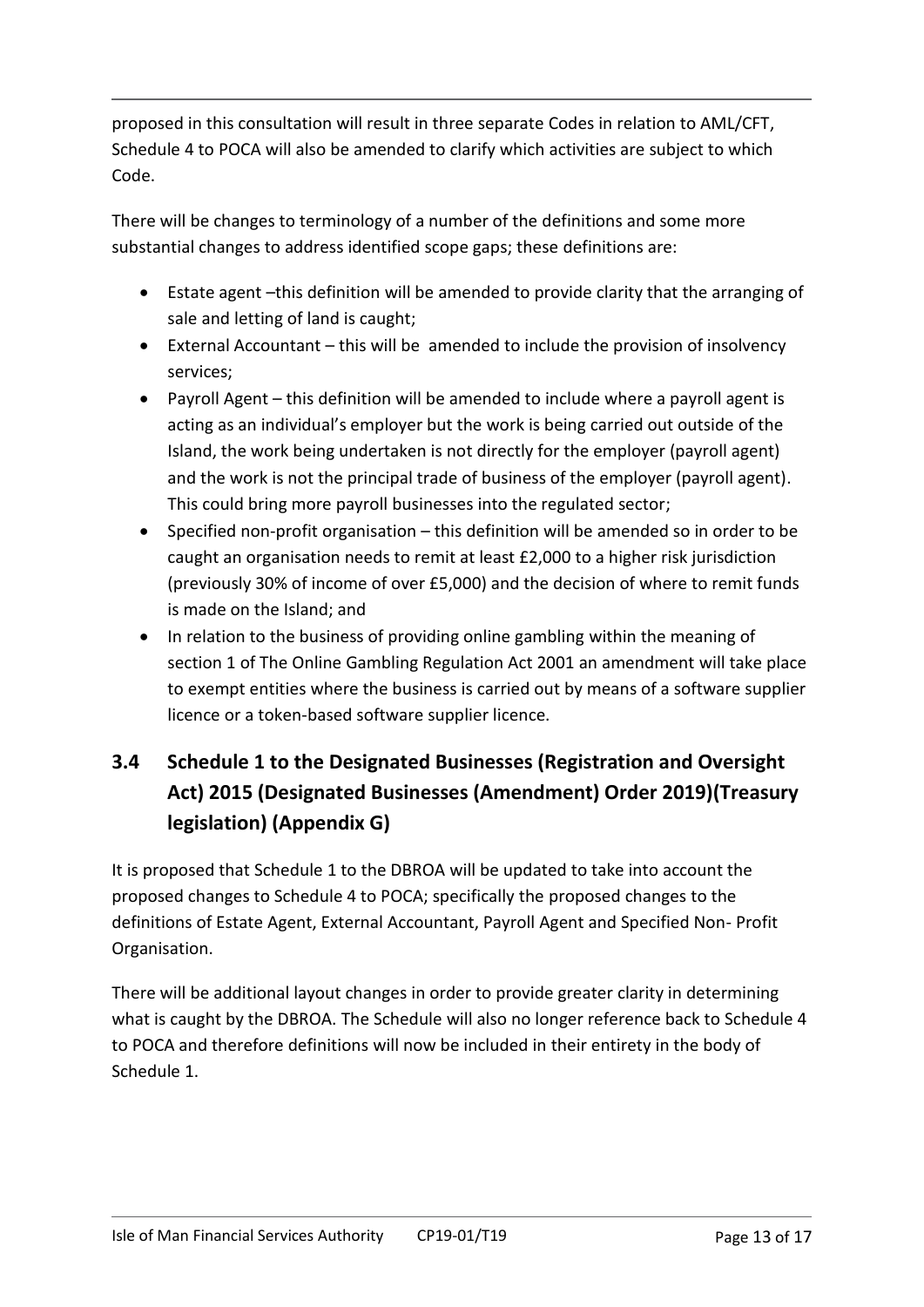#### **4 IMPACT ASSESSMENT**

The proposed changes to the AML/CFT framework are applicable to all firms included in Schedule 4 to POCA, regardless of size. However, it should be noted that the requirements of the AML/CFT Code are proportionate to the nature and scale of a relevant person's activities.

The proposed changes to the definitions in Schedule 4 to POCA may bring some additional payroll firms into the regulated sector.

#### **5 QUESTIONS**

#### **Question 1**

Do you have any comments regarding the layout and order of the provisions of the 2019 Code?

#### **Question 2**

Do you have any comments regarding the extent to which you use the introducer provisions contained within the 2019 Code (in the Introduced Business paragraph) and will these changes affect business?

#### **Question 3**

Do you have any comments in relation to the 2019 Code?

#### **Question 4**

Are there any specific areas of the Code where you would benefit from the development of additional guidance?

#### **Question 5**

Do you have any views regarding the currency which should be used within the Code (which is currently EUR)?

#### **Question 6**

Do you have any comments regarding the repealing of the Insurance AML regulations and Guidance Notes?

#### **Question 7**

Do you have any comments in relation to the AML/CFT Civil Penalties regulations?

#### **Question 8**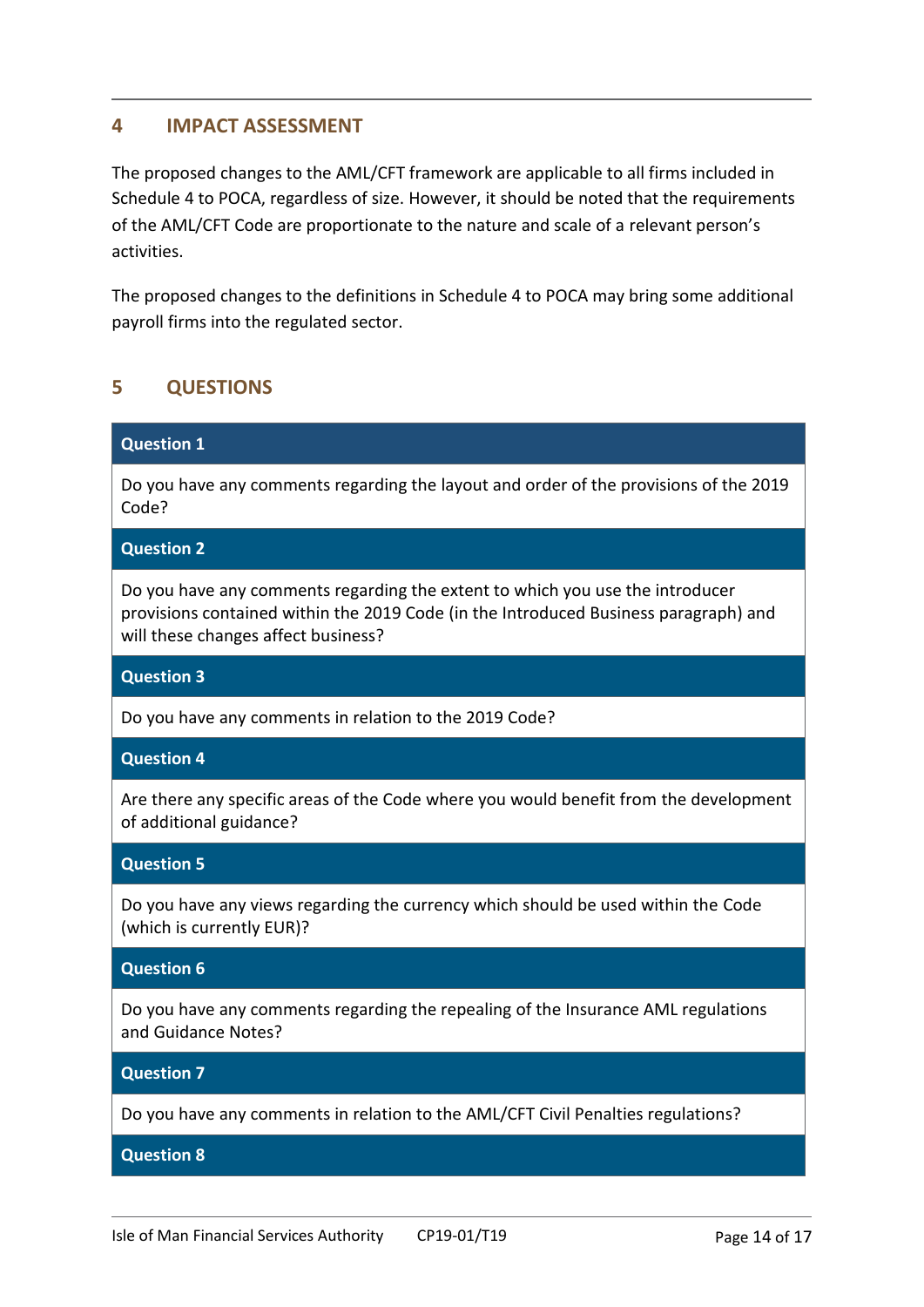Do you have any comments in relation to Schedule 4 to POCA?

#### **Question 9**

Do you have any comments in relation to Schedule 1 to the DBROA?

#### **Question 10**

Do you have any comments in relation to section 157 of POCA and section 68 of TOCFR?

#### **6 NEXT STEPS**

Following closure of the consultation period, the Authority will review the responses received and publish a Consultation Response document on the Authority's website and the Isle of Man Government's Consultation Hub<sup>3</sup>.

1

<sup>3</sup> <https://consult.gov.im/>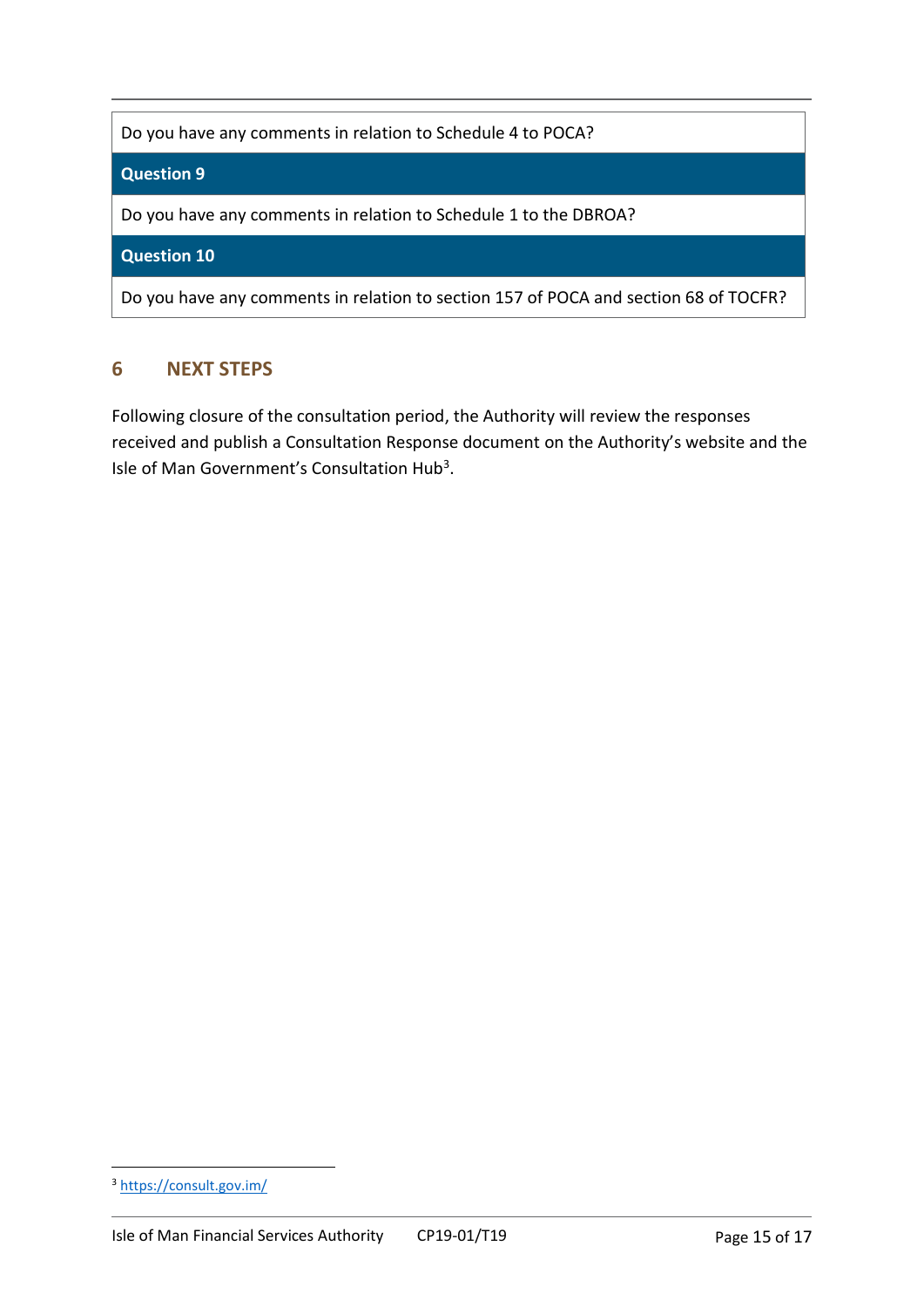## **APPENDIX A – LIST OF REPRESENTATIVE GROUPS TO WHICH THIS CONSULTATION PAPER HAS BEEN SENT**

- Alliance of Isle of Man Compliance Professionals
- Association of Chartered Certificated Accountants (as oversight body)
- Association of Corporate Service Providers
- Chartered Institute for Securities and Investment
- Finance Isle of Man
- Financial Planners & Insurance Brokers Association
- Institute of Certified Bookkeepers (as oversight body)
- Institute of Chartered Accountants In England and Wales (as oversight body)
- Institute of Directors
- Institute of Financial Accountants (as oversight body)
- International Association of Bookkeepers (as oversight body)
- Isle of Man Wealth & Funds Association
- Isle of Man Association of Chartered Certified Accountants
- Isle of Man Association of Pension Scheme Providers
- Isle of Man Bankers Association
- Isle of Man Captives Association
- Isle of Man Chamber of Commerce
- Isle of Man Insurance Institute
- Isle of Man Law Society (as oversight body)
- Isle of Man Post Office
- Isle of Man Society of Chartered Accountants
- Isle of Man Wealth Management Forum
- London Institute of Banking and Finance
- Manx Insurance Association
- Society of Trust and Estate Practitioners